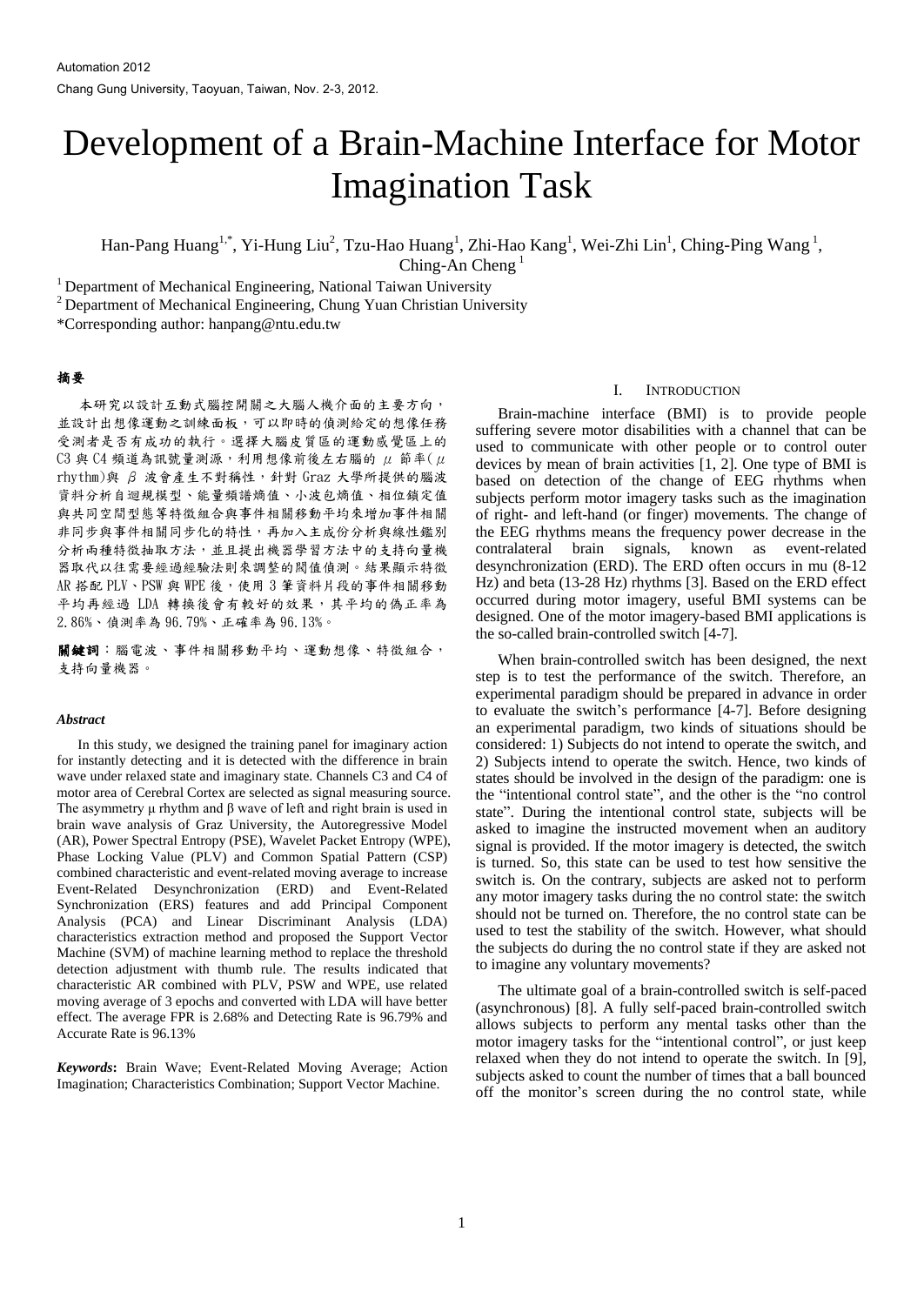subjects were asked to keep relaxed during the no control state in [7].

It is known that the ERD has patterns in certain frequency bands, and can be observed when subjects perform motor imagery tasks over motor areas contralateral to the hand imagined [10, 11]. Features that can effectively represent the ERD when subject perform motor imagery tasks are considered useful features. Therefore, how to extract such features from EEG signals becomes crucial. Therefore, a great variety of features have been proposed/adopted to design motor imagerybased BMIs, such as amplitudes of EEG signals [12], band power [13], power spectrum density (PSD) [5], [7], [14] autoregressive (AR) and adaptive AR (AAR) parameters [15], [16], time-frequency features [17], inverse model-based features [18-20], power spectrum entropy (PSE), [21], [22], and phase-locked value (PLV) based on Hilbert transform [23],[24]. These features have shown promise in those works.

In [25], a supervised feature mining (SFM) method based on genetic algorithms (GAs) and fuzzy measure theory has been proposed. The SFM method is general method for automatic feature evaluation and selection. It is able to find the optimal feature subset and remove the redundant ones from a large amount of feature candidates without taking trial-anderror. The success has been shown in the EMG feature selection [25] and the attribute selection for semiconductor manufacturing [26]. In this article, we will utilize the SFM method to identify the optimal feature subset from the existing features that have been used in the motor imagery-based BMIs [7, 12-24]. In addition to the feature evaluation on the existing EEG features, one may ask: are there any other possible features that outperform the existing ones? To achieve better performance of brain-controlled switch, it is necessary to search for other possible features and include them in the SFMbased feature evaluation process. That will be very helpful, and will be one of the major tasks. We propose in this article a promising solution, introduced as follows.

We plan to use a set of features: the input to the detector will be a vector. Therefore, a motor imagery detector can automatically determine an appropriate threshold (more precisely, a decision boundary in a high-dimensional space) that can effectively distinguish positive data from negative ones.

True positive rate (TPR) and false positive rate (FPR) are performance indices for evaluating the detector's performance. A robust motor imagery detector should be able to achieve a high TPR so that the brain-controlled switch has a high sensitivity. In addition, it should be able to achieve a lowenough FPR so that the brain-controlled switch can remain stable when subjects keep relaxed. In this article, an advanced machine learning technique called kernel Principal Component Analysis (kernel PCA) is adopted as the motor imagery detector.

It is known that Principal component analysis (PCA) is a popular subspace analysis method for pattern representation and reconstruction. Due to its linear nature, its performance is sometimes limited. Recently, a nonlinear version of PCA has

been proposed, called kernel PCA [30]. KPCA first maps the input data into a higher dimensional feature space via a nonlinear mapping, and then performs the linear PCA in that space to find a set of eigenvectors that are nonlinearly related to the input data. Thus, kernel PCA can capture the nonlinear relationships between pixels in an image, and extract more discriminating features from an image and reduce the dimensionality of the input image. In pattern recognition studies, e.g. [31, 32], kernel PCA has shown to have better performance than PCA in terms of feature extraction. More recently, kernel PCA has been extended to a brand-new topic called novelty detection/outlier detection [33]. Kernel PCA novelty detector uses the reconstruction error in feature space as a novelty measure. A test data point is rejected as an outlier if its feature-space reconstruction error is larger than a threshold. Thus, the decision boundary of the kernel PCA detector is the reconstruction-error boundary. Our recent work on defect detection for liquid crystal displays (LCDs) [34] has proven the effectiveness of the kernel PCA in terms of detection accuracy. Therefore, we adopt the kernel PCA as the motor imagery detector, which is a novel method in the braincontrolled switch application.

In order to development a better brain controlled interface, this article used imagery and relaxation data from Graz data, features combination, Even-Related Moving Average, PCA, LDA, and SVM to investigate and comparison those results. And the online experiments will be used to test the efficient of the proposed method.

## II. SYSTEM ARCHITECTURE AND EXPERIMENTAL DESIGN

## *A. System Architecture*

The equipment used to measure EEG signal is developed by our lab. The 32-channel Electro-Cap is produced by company "Neuroscan" and those electrodes are placed according to international 10-20 brain electrode system. By using the circuit and soft developed in our lab, the brain signal can be acquired and analyzed. Figure 1 shows the experiment equipment. The electric transmission gel: By using the gel, the electric signal can be transmit from brain skin to electrode. 1A shows it. Electrode cap: It is produced by Neuroscan used to transmit the electric signal from brain. Figure 1B shows the picture in real. Brain signal acquisition equipment: through the 16 channels and 16 bit Analog to Digital Card "NI USB-6212", the brain signal can be measured and used in the computer. Figure 1C show it.

The amplification circuit: This circuit is designed in our lab and used for brain signal amplification and noisy removing. In order to analyze brain signal, the software "MATLAB" is used as offline analysis for data rearrangement, feature extraction, figure plot, and classification. The OS is 32-bit Windows Vista Home Premium, Intel(R) Core(TM)2 Quad Processor, 2G RAM, and 22-inch Acer LCD.

There are five healthy subjects, their ages are from 21 to 25, and all of their dominant hands are right hand. They didn`t have any brain leisure and any brain control training before.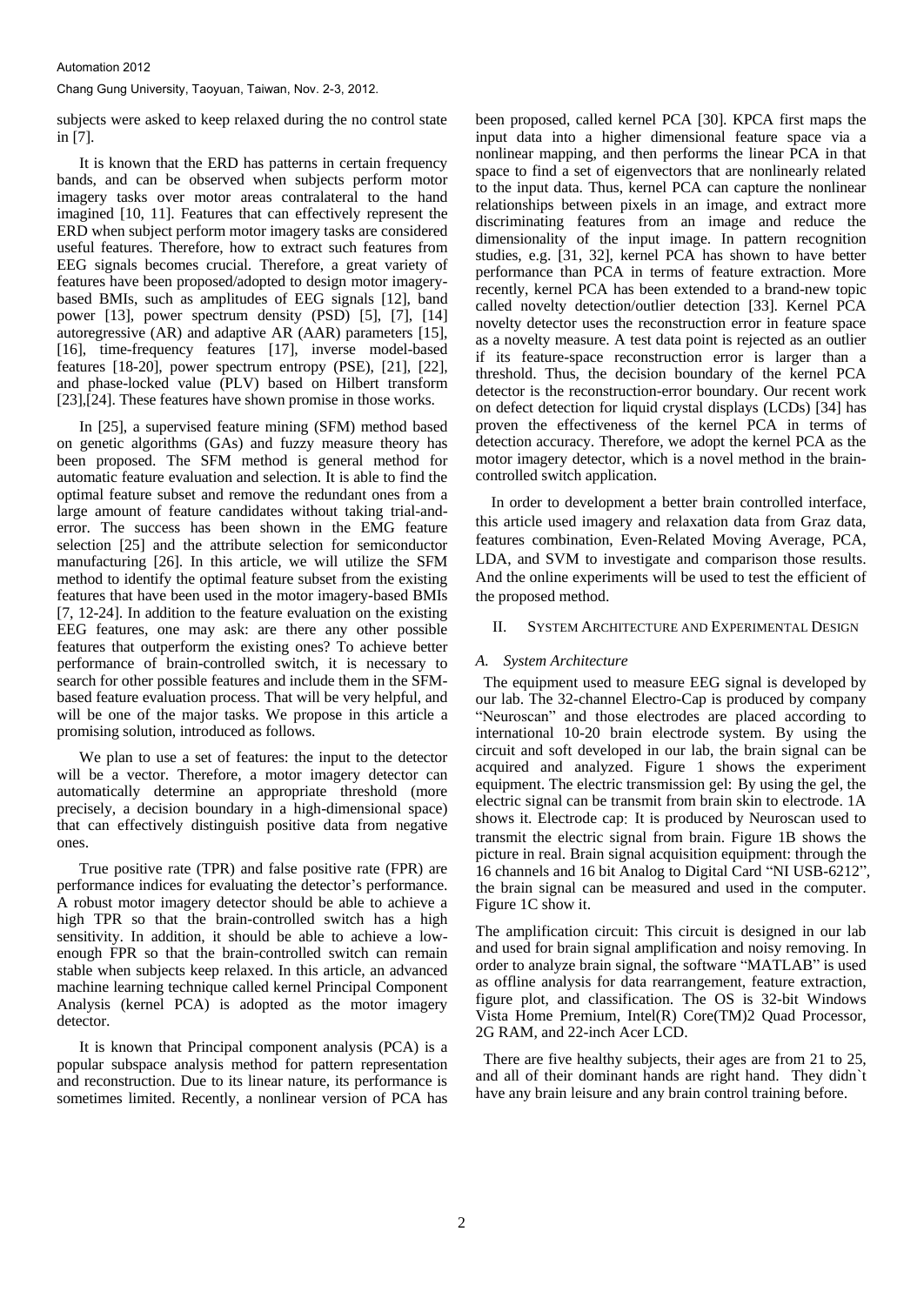## Automation 2012 Chang Gung University, Taoyuan, Taiwan, Nov. 2-3, 2012.



Figure 1 Experiment Equipment A: the electric gel  $\circ$  B:36-channel electrode cap  $\circ$  C : NI USB-6212 analog to digital card  $\circ$  D : 16-



Figure 2 The actual situation in experiment

## *B.* Experimental Design

There are two main session in our experiment design. The first one is Calibration Session which is used to collect the EEG data in relation state. The second one is Online Training Session which is included two Motor Imagery Task and two states, Intentional Control State and System Silence State.

## *Calibration Session*

There is a short Calibration Session before each experiment, shown as Figure 3. The subjects don`t need to pay attention on any Motor Imagery Task and just relax. The time duration of this stage is 2 minutes. In the first session, the panel will show "Please Keep Relax" to tell the subject this session is beginning and show "END" to tell this session is finished. Through Session 1, there are 30 EEG data collected in relaxation state. The Power Spectral Density (PSD) is used to calculate the density of energy for those data and the average and standard deviation value will be calculated and be used as the estimation principle value in second session.



Figure 3 Calibration Session

## *Online Training Session*

The second session is Online Training Session. All the subjects will participate in 5 experimental sessions. During the sessions, the subjects were asked to perform a particular motor imagery task and system silence task. In the motor imagery task, the figure "+" appears in first second and last two seconds. It means the subject needs to perform the imagery task. The motor imagery task can be right hand movement or left hand movement. The subject needs to perform one of them according to the direction of arrow before the arrow disappears. Then Silence State will begin and it is used to display the result of motor imagery task. There are 30 data in one session totally. Figure 4 show the details of Online Training Session



Figure 4 Online Training Seeeion

#### III. Brain Signal Collection and Pre-Processing

The scalp EEG signals are recorded from 32 electrodes placed according to the international 10-20 system with the left ear reference A1. The acquired EEG signals are amplified, filtered (0.1-100 Hz), and then digitized at a sampling rate of 250 Hz. During the EEG recording, subjects are seated in a chair, and asked to keep all muscles relaxed. In order to reduce artifacts, each subject will be instructed to avoid any eyemovements, blinks, body adjustments, or any body movements during the visual cue onset. During motor imagery, the electromyography (EMG) activity of each subject will be continuously monitored. Once EMG activity is detected, for example, once the EMG power within a specific frequency band is above a pre-defined threshold, the subject will be reminded to relax his/her muscles. The default frequency band for the EMG monitoring is 10-40 Hz, because mu and beta rhythms in the EEG signals are below 40 Hz. Epochs with EMG contamination will be excluded from offline neurophysiological analysis.

In practice, channel selection is still an ongoing research for BMI. As mentioned above, this article plans to use 32 channels to record EEG signals. However, it is known that motor imagery tasks evoke EEG signal changes on mu rhythm (8-12 Hz) and low beta rhythm (13-20 Hz). Therefore, motor cortex and somatosensory cortex would be the most important brain areas; hence it is expected that many of the 32 channels would be redundant. In this articlefigure, we will also try some channel combinations so that the number of channels can be greatly reduced, thus being able to increase the usability of the brain-controlled switch.

When the arrow appears, the subject begins the motor imagery until the arrow disappears. The ERD will appear in this duration and the Discrete Fourier Transform (DFT) will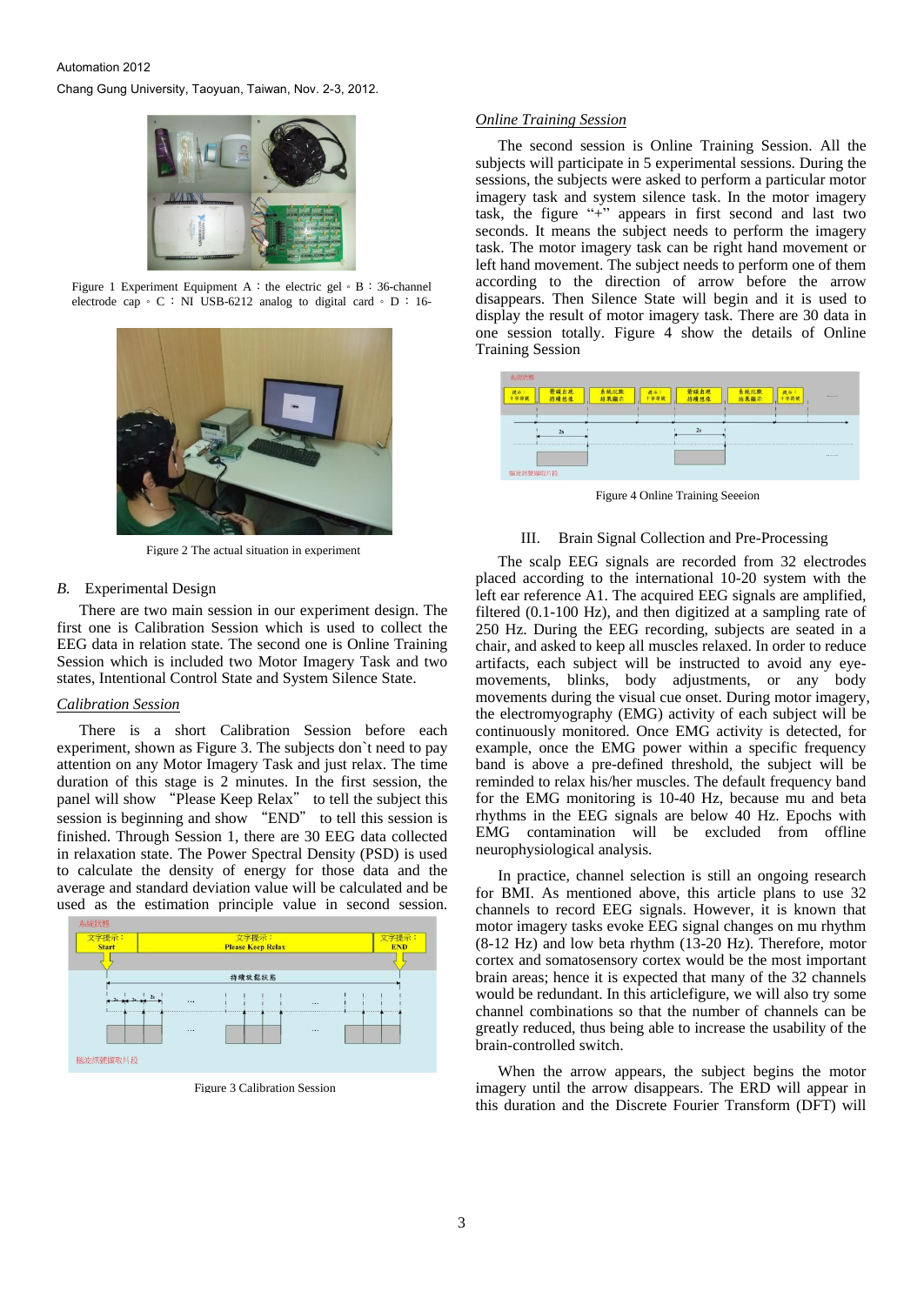be used to transform the EEG signal in time domain to frequency domain.

Assume EEG signal  $x(t)$  is a function of continuous time, the equation is show as below  $\circ$ 

$$
X(\omega) = \int_{-\infty}^{\infty} x(t)e^{-j\omega t} dt
$$
 (1)

$$
X(\omega) = \int_{-\infty}^{\infty} x(t)e^{-j2\pi ft}dt
$$
 (2)

$$
e^{-j2\pi ft} = \cos(2\pi ft) + i\sin(2\pi f)
$$
 (3)

However, this EEG processing is a finite discrete signal transform. The continuous equation need to be fixed as finite discrete signal transform.

$$
X(\omega) = \sum_{n=1}^{N} x[n]e^{-\frac{j2\pi f}{N}}
$$
(4)

 $x$  [n] is nth point of EEG,  $\overline{N}$  is the sample frequency, the total length of frequency spectrum is also N. After the EEG signal is transformed to frequency domain, it can be used to calculated the Power Spectral Density (PSD).

$$
\hat{P}(\omega_i) = \frac{1}{N} |X(\omega_i)|^2 \tag{5}
$$

 $\omega_i$  is the ith value in frequency domain. N is the length of frequency spectrum. The PSD values of 8~20 Hz are summed.

$$
P = \sum_{i} \hat{P}(\omega_i) \tag{6}
$$

According to ERD and ERS, the PSD values of C3 and C4 can be calculated the difference, as  $P_{diff} = P_{C4} - P_{C3}$  and used to observe the exist of ERD and ERS. Figure 5c shows the result of successful left hand imagination and the value of  $P_{diff}$  is almost lower than zero. The determination principle is that if the number of transition of positive and negative is less than two times, the system will determine the session is imagination session.



Figure 5 The results of PSD in three states



Figure 6 Experimental Follow Chart

If it is right arrow trail and the cumulative PDS value is higher than zero, it is successful right hand imagination. If it is left arrow trail and the cumulative PDS value is lower than zero, it is successful left hand imagination. The overall experiment follow is shown as figure 6.Although ERD is the phenomena of human active movement control but it has a large deviation between different subjects and trails. Therefore, the Even-Related Moving Average is used to filter out the natural noise. Figure 7 shows the method of Even-Related Moving Average and three continuous features are used to average.



Figure 7 Even-Related Moving Average

#### *A.* Performance Index

In order to compare the performance between difference algorithm, there three performance indexes can be used to estimate the results. The equation is as below. FP is the number of detected as motor imagery in non-control state and TN is the number of detected as non-control state in noncontrol state. TP is the number of detected as motor imagery in Intention Control State and FN is the number of detected as non-motor imagery in Intentional Control State.

*False Positive Rate (FPR)*

$$
FPR = \frac{FP}{TN + FP} \tag{7}
$$

*True Positive Rate (TPR)*

$$
TPR = \frac{TP}{TP + FN} \tag{8}
$$

Accuracy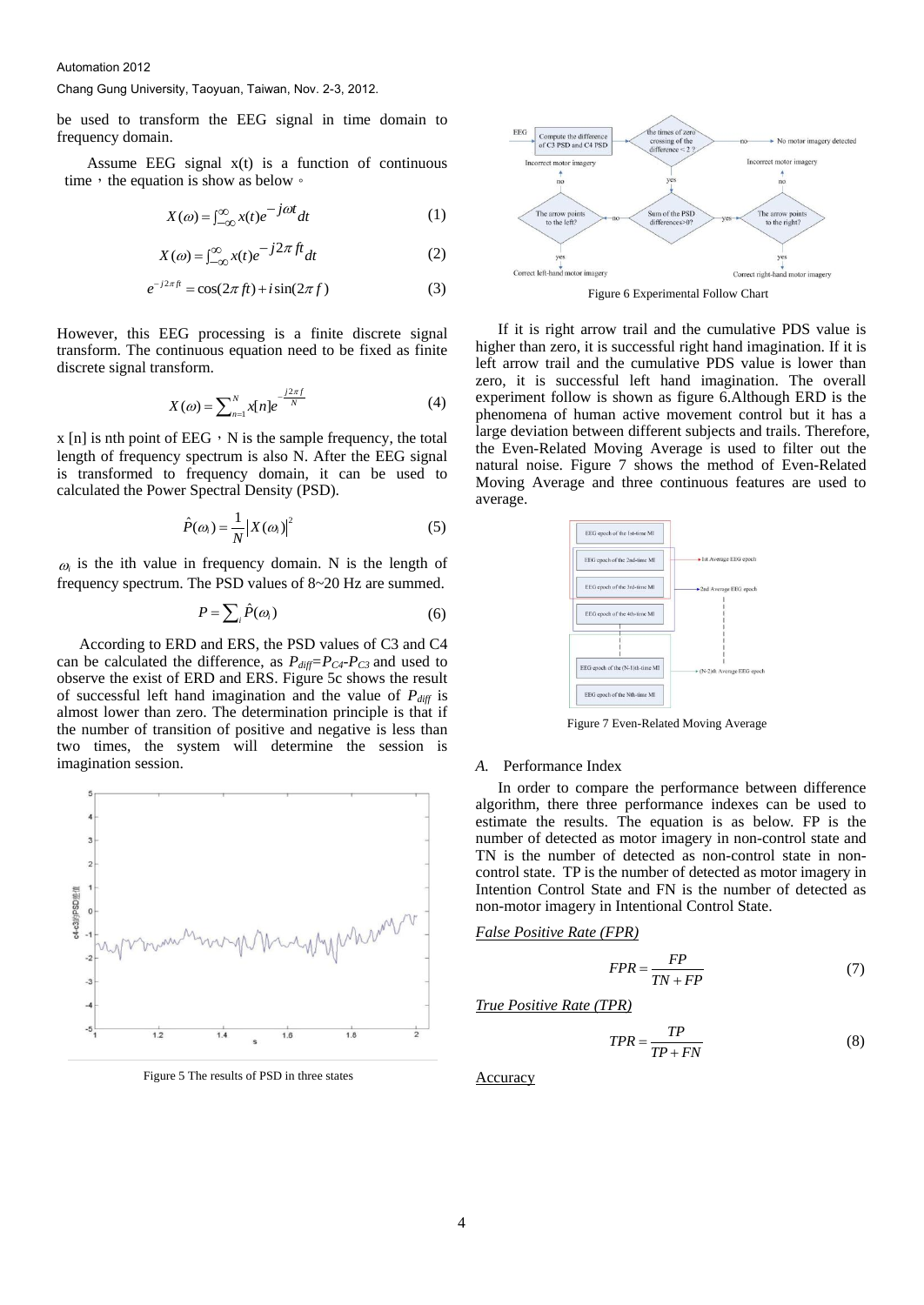Automation 2012

Chang Gung University, Taoyuan, Taiwan, Nov. 2-3, 2012.

\n
$$
Accuracy = \frac{\#classified\ correctly}{\#nagative\ data + \# positive\ data} \tag{9}
$$

TABLE 1 THE DESCRIPTION OF PERFORMANCE INDEXES

| <b>Performance Index</b> | <b>Description</b>                                                      |
|--------------------------|-------------------------------------------------------------------------|
| <b>FPR</b>               | The possibility of detected as motor imagery in<br>Non-Control State    |
| TPR                      | The possibility of detected as motor imagery in<br><b>Control State</b> |
| Accuracy                 | The overall accuracy in Control and Non-Control<br><b>States</b>        |

*B.* The Human-Machine Interface for Motor-Imaginary **Training** 

In order to use the machine in real time, the humanmachine interface for motor imaginary training is developed by using Microsoft Visual Studio 2008 in our lab. There are some parameters need to be setting shown as figure 8.

## *The interface of experimental settings*

 $A:$  the number of channels; B: the maximum and minimum voltage value of signal;  $C:$  the sample frequency of EEG signal; D: the filter band of digital filter; E: the PSD band; F: the setting of calibration time and open the panel; G: Setting the time of motor imagery or the appearance time of arrow;  $H:$  mode selection (cumulative and war mode). In the war mode, when the failure number is reached above maximum failure number, this system will stop.  $;J:$  the path of files。



Figure 8 Design of Experiment Panel

#### *Calibration Session Panel*

The calibration panel is shown as figure 9 and the duration is setting in experimental panel. It will show "Please Keep Relax" until the system finish calibration session. Then it will show "END" and 30 data are collected for calibration.



Figure 9 The Interface of Calibration Panel

## *Interface of Online Training*

| Button<br><sup>o</sup> Ready<br>Stort<br>Supp | Cumulative score model<br>K↓<br>Death model<br>Wrong number of times:<br>The several round:<br>This time score:<br>Present round: | LΨ |
|-----------------------------------------------|-----------------------------------------------------------------------------------------------------------------------------------|----|
| Real-time Pannel                              | Total score:<br>$M_{\rm H}$<br><b>Intentional Control</b>                                                                         |    |
|                                               |                                                                                                                                   |    |

Figure 10 The Interface of Online Training

The main interface of BCI system is online training interface. It will show the signs, included "+", " $\rightarrow$ ", and " $\leftarrow$ " calculate the result and show it in real time.  $K :$  this block will show the failure number and total number in war mode; L: this will show the grade and the number of imagery in cumulative mode;  $M:$  this block is the position of arrow and it will become red ground when this trail is not successful.

## IV. EXPERIMENTAL RESULTS AND DISCUSSION

Expert the design of training interface, the more important purpose is investigate how to extract the useful signal of EEG for imaginary detection. Before the online training and data collection, the Graz Data from BCI competition 2003 are used to analysis the performance between different algorithm.

#### A. BCI competition 2003 Data Set III, Graz

The experimental data used in this paper are first published in BCI competition 2003. The data set consist of EEG signal (channel C3, Cz, C4) from a female normal subject (25 y). In experiment, the subject had to use the left/right hand imaginary movements to control a feedback system and each trial had a 9 second task an arrow cue was displayed on the screen to ask subject to control a bar to the cue direction.

This experiment compares the results between Event-Related Average with feature extraction and without feature extraction and different epochs. The number of maximum epochs is 4. And it is because 5 epochs cost 10 second and it is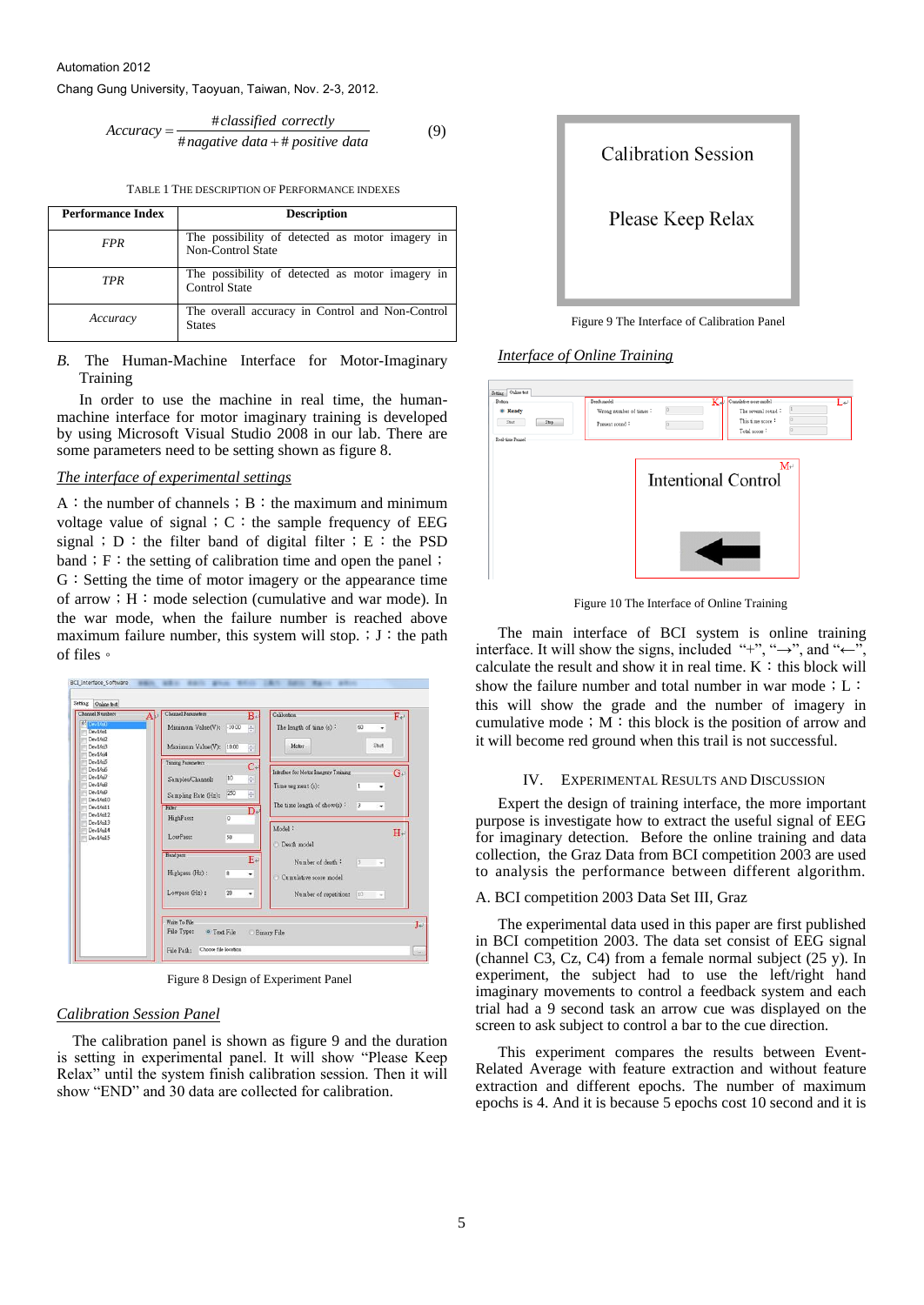too slow. Table 2 shows the result between Event-Related Average with and without feature extraction (PSE) and different epochs. The classification method is K-nearest neighbor (KNN) algorithm. The result shows

| Data Type                            | $FPR(\% )$ | $TPR(\% )$ | $Accuracy$ <sup>(%)</sup> |
|--------------------------------------|------------|------------|---------------------------|
| Raw data                             | 47.14286   | 72.85714   | 62.85714                  |
| PSE without Event-Related<br>Average | 38         | 62.5       | 63.53                     |
| PSE with two epchos                  | 28.92      | 66.57      | 68.1                      |
| PSE with three epchos                | 18.28      | 68.5       | 73.69                     |
| PSE with 4 epchos                    | 16.88      | 68.95      | 74.19                     |

Table 2 The results of Event-Related Moving Average

Through above result, the Event-Related Moving Average is a method to increase the TPR and decreasing FPR. But there are still some methods can be used to improve the accuracy in advance. Figure 11 shows the energy of time-frequency spectrum. There is not obviously difference between C3 and C4 under non-imagery state and the 8~20 Hz band have larger difference under imagery state. Therefore, PSE and WPE can be used to determine the difference. Figure 12 shows the phase locking value between imagery and non-imagery. The value of non-imagery state us lower than the value of imagery. Therefore, some other feature method will be used to analyze the data and we will compare it and integer the most useful feature to get the best results.

The methods for feature extraction are Power Spectral Entropy (PSE), Wavelet Packet Entropy (WPE), Phase Locking Value (PLV), Autoregressive model (AR), and Common Spatial Pattern (CSP). PSE and WPE are calculated the difference in frequency domain. The main differences are PSE from discrete Fourier transform and WPE from wavelet transform. Phase locking value is calculated from Hilbert transform and the difference of phase between C3 and C4 is the phase locking value. Autoregressive model is the linear transform to get the model parameters and the model is used to get the filter predict date. CSP is use the linear optimization method to get the most difference vector in the feature space.



Figure 11 The C3 and C4 energy of time-frequency spectrum under imagery and non-imagery states

Finally, we can find the best method is LDA-SVM and the 7 best combinations are shown as below.

- 1. AR and PSE
- 2. AR and WPE
- 3. PSE and WPE
- 4. AE、PLV and PSE
- 5. AR · PSE and WPE
- 6. PLV、PSE and WPE
- 7. AR、PLV、PSE and WPE

Then, the SVM method is used to instead KNN methods and the LDA-SVM results are shown as table 3. The average results of LDA-SVM are 5% better than LDA-KNN, 20% better than raw data. The average value is higher than 80%. Therefore, the 7 features are used in our EEG signal analysis.



Figure 12 The average value of phase locking value. 1: Relaxation; 2: right hand imagery。

By using three epochs Event-Related Moving Average, PCA, and SVM, the average results of FPR is lower than 5%, TRP is high than 90%, and the accuracy is higher than 90%. The best results of subject1 is by using PSE &WPE features: FPR is  $6.25\%$   $\cdot$  TPR is  $98.33\%$   $\cdot$  accuracy is  $95.2\%$ ; the best results of subject2 is by using AR &WPE features: FPR is  $1.83\%$   $\cdot$  TPR is 96.91%  $\cdot$  accuracy is 96.7%; the best results of subject3 is by using AR, PLV, PSW & WPE features: FPR is  $0.83\%$  TPR is  $96.67\%$  accuracy is  $97.08\%$ ; the best results of subject4 is by using AR &WPE features: FPR is 2.91%、 TPR is 98.33% 、 accuracy is 96.88% ; the best results of subject5 is by using AR &WPE features: FPR is 2.5%、TPR is 93.75%、accuracy is 94.79%.



Figure 13 the LDA-SVM method for Graz data

Table 3 The results of different features by using LDA-SVM.

| <b>Features</b> | $FPR(\%)$ | $TPR(\% )$ | $Accuracy$ <sup>(%)</sup> |
|-----------------|-----------|------------|---------------------------|
| $AR+PSE$        | 12.86     | 84.32      | 85.73                     |
| $AR+WPE$        | 26.02     | 88.16      | 81.06                     |
| $PSE+WPE$       | 8.89      | 73.67      | 82.38                     |
| $AR+PLV+PSE$    | 14.85     | 84.04      | 85.59                     |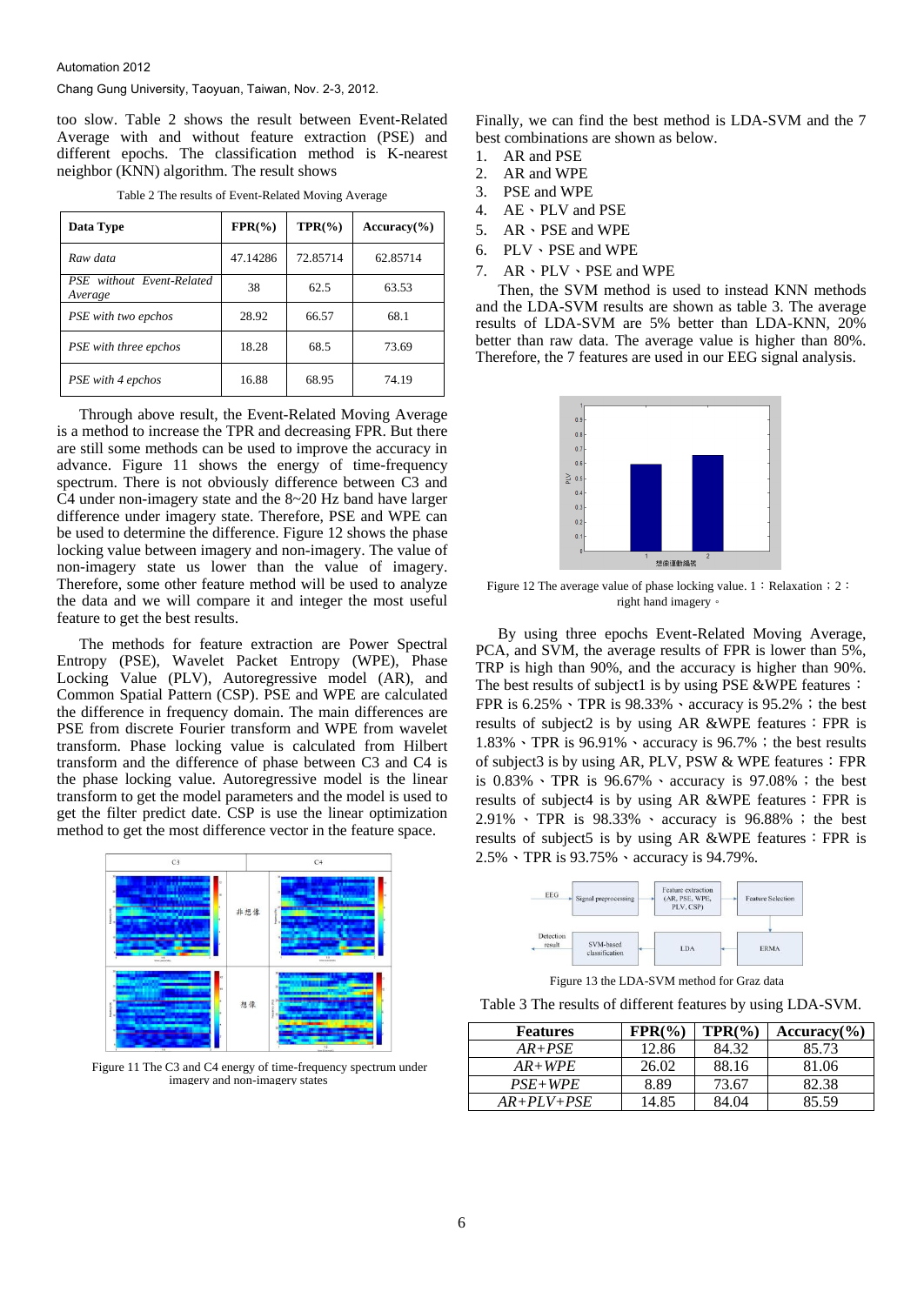Automation 2012

Chang Gung University, Taoyuan, Taiwan, Nov. 2-3, 2012.

| $AR+PSE+WPE$     | 12.94 | 86.61 | 86.83 |
|------------------|-------|-------|-------|
| $PLV+PS+WPE$     | 10.8  | 74.19 | 81.69 |
| $AR+PLV+PSE+WPE$ | 15.7  | 86.83 | 85.55 |

B. The Analysis of Online Experiment

There are 5 subjects in our experiment. According to the design of experiment, there are 4 times experiments for each subject. The average scores are shown as table 4.

| <b>Subject</b> | Left           | <b>Right</b>   | <b>Success</b> | Average      |
|----------------|----------------|----------------|----------------|--------------|
|                | <b>Success</b> | <b>Success</b> | /Total         | <b>Score</b> |
|                | 153            | 166            | 319/600        | 7790.49      |
|                | 146            | 213            | 359/600        | 100730       |
|                | 111            | 204            | 315/600        | 8978.65      |
|                | 204            | 120            | 324/600        | 15046.28     |
|                | 163            | 142            | 305/600        | 13643.66     |

Table 4 The average scores of experiments

The Gaze data results show some features cannot increase the accuracy, such as CSP. The result of CSP is even worse than raw data and it is because CSP need more channels to perform his effect. Expert to CSP, combination of the other feature and using PCA or LDA algorithm can make accuracy improved. Through the acquiring the EEG signal from the equipment in our lab and feature extraction, the online results are acceptable and considerable. But the results of PCA are better than LDA. Figure 14 shows the WPE & PSE result. Figure 15 shows the LDA result of WPE & PSE of subject. After LDA, the dimension is 1-dimension and two groups have some overlapped. Therefore, PCA has better results than LDA in our experiment.



Figure 14 WPE & PSE results of subject 1



#### V. CONSLUSION

Finally, this article use imagery and relaxation data from Graz data, features combination, Even-Related Moving Average, PCA, LDA, and SVM to get better results for classification. And this article concluded seven useful feature combinations for motor imagery task. In the future, the online Brain Controlled Switch needs to be tested in real. In order have better results and decrease the times of imagery, the more data from more channels are also needed to be collected.

#### ACKNOWLEDGMENT

This work is partially supported by the National Science Council of the R.O.C. under grants NSC 100-2221-E-002-07 7-MY3 and NSC 100-2221-E-002-127-MY3.

#### **References**

- [1] J. R. Wolpaw, et al., "Brain-computer interfaces for communication and control," Clinical Neurophysiology, vol. 113, pp. 767-791, Jun 2002.
- [2] A. W. Vallabhaneni, T.; He, B., Brain Computer Interface. He, B., editor. 85, 2005.
- [3] N. Yamawaki, et al., "An enhanced time-frequency-spatial approach for motor imagery classification," Neural Systems and Rehabilitation Engineering, IEEE Transactions on, vol. 14, pp. 250-254, 2006.
- [4] J. E. Huggins, et al., "Detection of event-related potentials for development of a direct brain interface," Journal of Clinical Neurophysiology, vol. 16, pp. 448-455, Sep 1999.
- [5] J. R. Millan and J. Mourino, "Asynchronous BCI and local neural classifiers: an overview of the adaptive brain interface project," Neural Systems and Rehabilitation Engineering, IEEE Transactions on, vol. 11, pp. 159-161, 2003.
- [6] E. Yom-Tov and G. F. Inbar, "Detection of movement-related potentials from the electro-encephalogram for possible use in a brain-computer interface," Medical & Biological Engineering & Computing, vol. 41, pp. 85-93, Jan 2003.
- [7] K. Qian, et al., "A motor imagery-based online interactive braincontrolled switch: Paradigm development and preliminary test," Clinical Neurophysiology, vol. 121, pp. 1304-1313, Aug 2010.
- [8] A. Bashashati, et al., "An improved asynchronous brain interface: making use of the temporal history of the LF-ASD feature vectors," Journal of Neural Engineering, vol. 3, pp. 87-94, Jun 2006.
- [9] G. E. Birch, et al., "Initial on-line evaluations of the LF-ASD braincomputer interface with able-bodied and spinal-cord subjects using imagined voluntary motor potentials," Neural Systems and Rehabilitation Engineering, IEEE Transactions on, vol. 10, pp. 219-224, 2002.
- [10] S. J. A. Pfurtscheller G, Neuper C. , "Post-movement beta synchronization. A correlate of an idling motor area?," Electroencephalogr Clin Neurophysiol, vol. 98, pp. 281-293, 1996.
- [11] L. d. S. F. Pfurtscheller G, "Event-related EEG/MEG synchronization and desynchronization: basic principles.," Clin Neurophysiol vol. 110, pp. 1842-57, 1999.
- [12] M. Kaper, et al., "BCI competition 2003-data set IIb: support vector machines for the P300 speller paradigm," Biomedical Engineering, IEEE Transactions on, vol. 51, pp. 1073-1076, 2004.
- [13] G. Pfurtscheller, et al., "EEG-based discrimination between imagination of right and left hand movement," Electroencephalography and Clinical Neurophysiology, vol. 103, pp. 642-651, Dec 1997.
- [14] S. C. a. S. Bengio., "Hmm and iohmm modeling of eeg rhythms for asynchronous BCI systems.," In European Symposium on Arti\_cial Neural Networks ESANN, 2004.
- [15] W. D. Penny, et al., "EEG-based communication: a pattern recognition approach," Rehabilitation Engineering, IEEE Transactions on, vol. 8, pp. 214-215, 2000.
- [16] G. Pfurtscheller, et al., "Separability of EEG signals recorded during Figure 15 LDA results of WPE & PSE of subject 1 right and left motor imagery using adaptive autoregressive parameters,